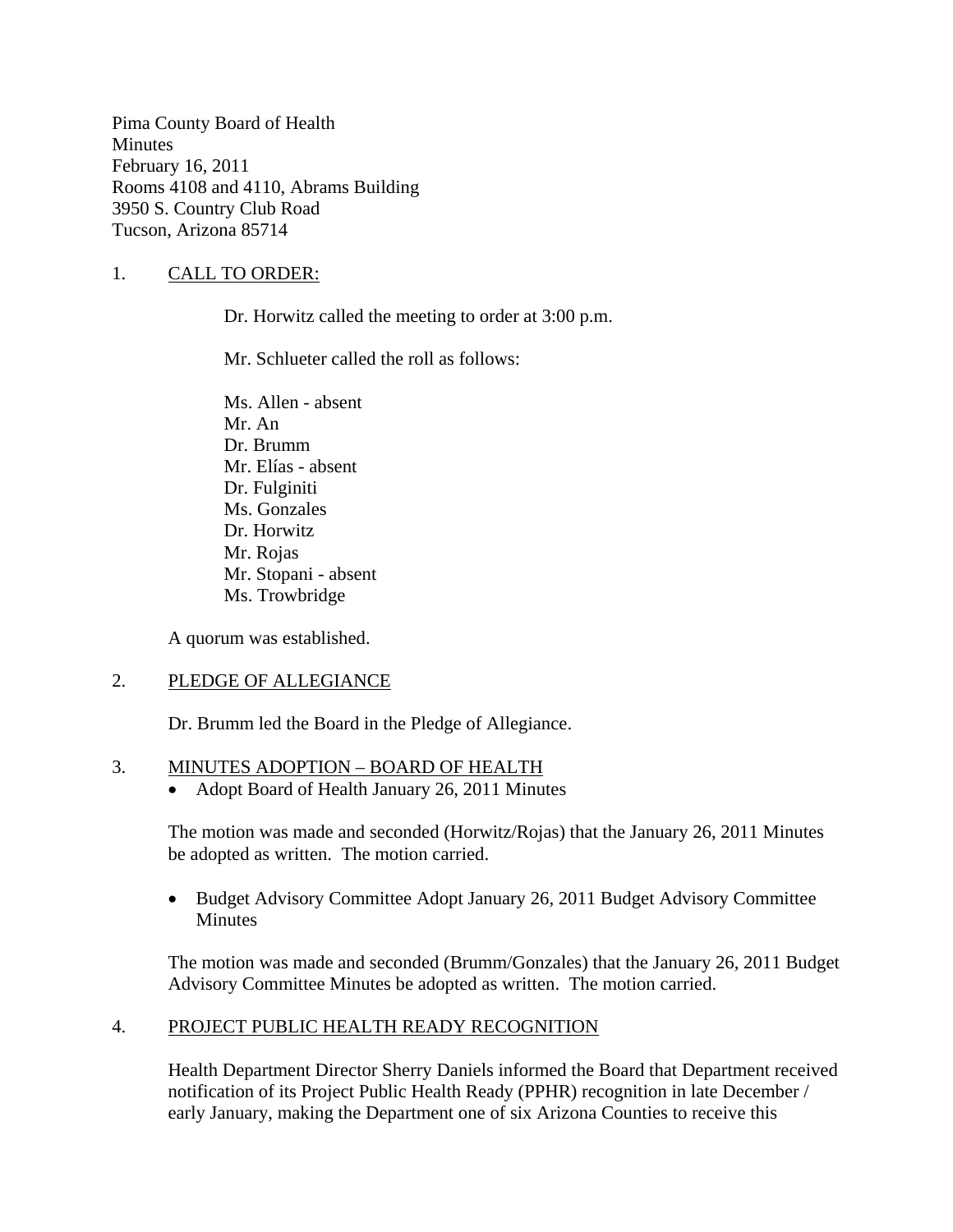recognition. The recognition is an honor and comes from the National Association of County and City Health Officials (NACCHO). The Department has demonstrated through plans, exercises, workforce development and after action reports that it is ready to respond to a wide array of exigent situations such as natural disasters, disease outbreaks or acts of terrorism.

Ms. Daniels introduced Public Health Emergency Preparedness Program Manager Louie Valenzuela, who then addressed the Board. Mr. Valenzuela said the process whereby the Department received PPHR recognition took two years and included the submission of 96 documents totaling approximately 19,000 pages. There are only 163 counties nationally which have received PPHR recognition. There were over 240 items that had to be addressed in the process. All items were successfully addressed and the program was referred to as a best practices model for other departments seeking PPHR recognition. The recognition is for four years and is to be renewed in 2014.

# 5. MEASLES UPDATE

Ms. Daniels asked Chief Medical Officer Michelle McDonald to brief the Board on this item. Dr. McDonald said the index case did involve foreign travel during the incubation period, which is typical for United States measles cases. Known exposure venues included a hospital, airline, grocery store, pharmacy and restaurant. A list of approximately 160 exposed individuals was developed from the hospital and airline exposures and staff was able to contact almost all of them. Twenty-five suspect cases have been looked at. Presently 20 have been ruled out, four are doubtful and one is a maybe. One full incubation period has elapsed since the last known exposure; it expired February 7, but surveillance will continue for a second precautionary incubation period of three weeks. Discussion brought out that the Department did considerable communication with health care facilities providing information, protocols and signage.

# 6. FUTURE BOARD OF HEALTH COMMUNITY HEALTH ADVOCACY

Dr. Horwitz referred to County Administrator Huckelberry's attendance at the last meeting and his comments on the Board taking a larger role in health policy and services in our community. Dr. Horwitz introduced the idea of a subcommittee to explore this expanded role, with the committee meeting fairly regularly. Dr. Horwitz, Dr. Fulginiti, Ms. Trowbridge and Ms. Gonzales all expressed interest in serving on such a committee.

The motion was made and seconded (Horwitz/Fulginiti) that the Board form the aforementioned committee comprised of the four members who volunteered, with more details on the committee to be developed later. The motion carried.

#### 7. BUDGET LETTER

Dr. Horwitz read a draft letter from the Board of Health to the Board of Supervisors recommending the Health Department budget as submitted.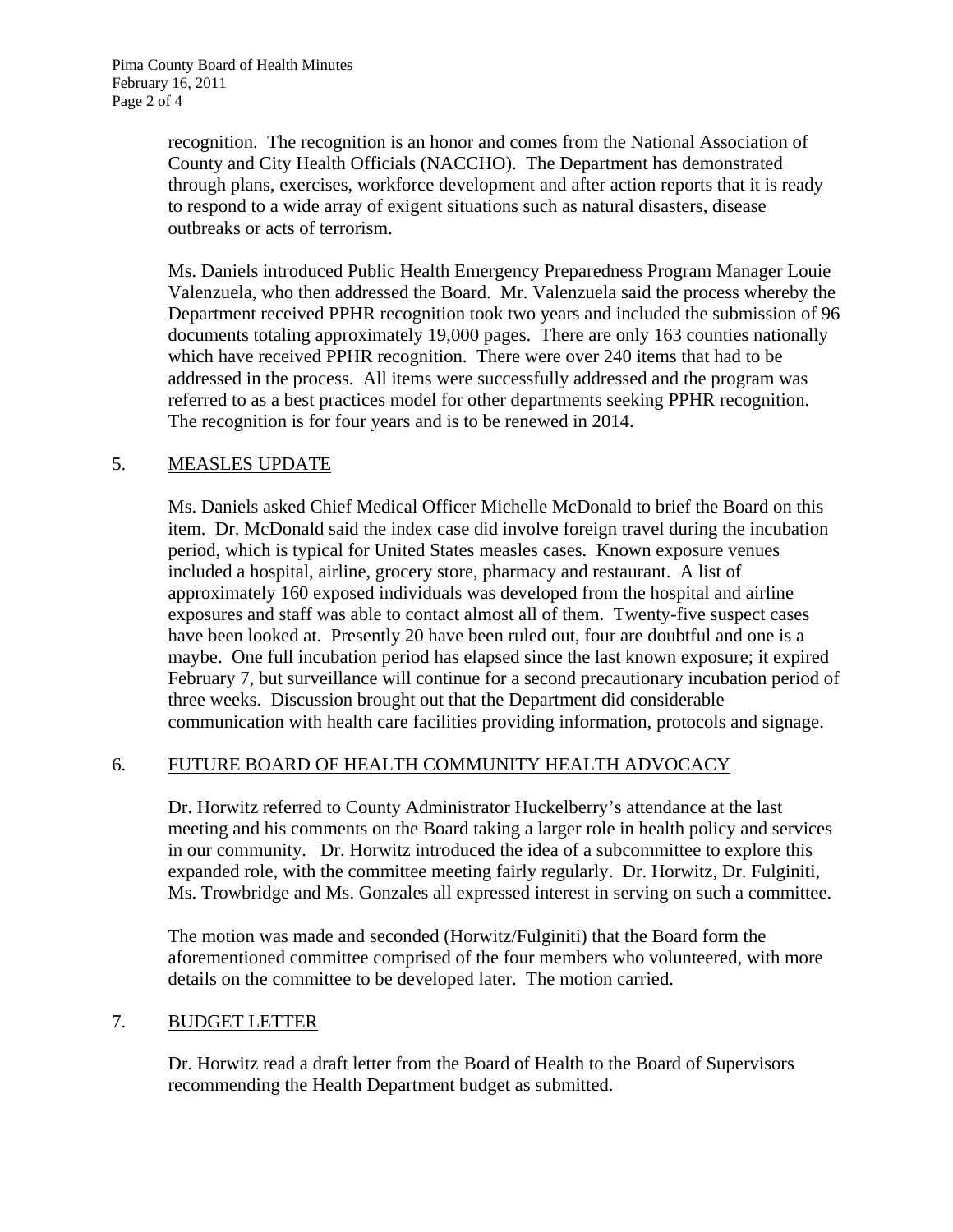The motion was made and seconded (Trowbridge/Gonzales) that the Board send the letter. The motion carried, with Dr. Fulginiti abstaining from the vote.

# 8. PROPOSED FEE INCREASES: FAMILY PLANNING, VITAL RECORDS, TUBERCULOSIS PROGRAM, HIV/STD PROGRAM, PIMA ANIMAL CARE **CENTER**

Ms. Daniels referred to her packet on fee changes and began by referring to Mr. Huckelberry's instructions to review fees for animal care services. As detailed in Ms. Daniels' February 10, 2011 memo included in the packet, the Department has already taken a number of steps which could generate up to \$120,000 in additional revenue. These steps include initiating a late dog license process; notifying dog owners of the need to license when a rabies certificate is received; identifying a process to apply for Pascua Yaqui Tribe revenue sharing; and increasing Arizona Health Care Cost Containment System (AHCCCS) billing for vaccine administered to children. The meeting addressed the proposed fee changes as they were presented in four different attachments.

Attachment A proposed a five dollar increase in Vital Records fees primarily due to an increased State surcharge. Failure to raise these fees would result in over \$400,000 of lost revenue.

The motion was made and seconded (Fulginiti/Rojas) that the Board endorse the Vital Records fee increase as presented. The motion carried.

Attachment B dealt with immunization fees and proposed an increase in the fee for a second adult immunization to make the fee consistent with what is charged for children. Additionally, three new ten-dollar fees were proposed, two associated with special requirements related to yellow fever vaccination and one for a duplicate immunization record. Ms. Daniels had Nurse Manager Kathleen Malkin assist her in fielding questions related to Attachments B and C.

The motion was made and seconded (Brumm/Horwitz) that the Board endorse the immunization fees as presented, with the exception of combining the two special yellow fever fees into one \$20 fee. The motion carried.

Attachment C covered fee changes related to clinical services. Fee changes were largely due to market changes, with proposed fees being at or below market value/cost. Ms. Daniels pointed out that no one is denied service based on their inability to pay and that the majority of clients pay nothing for these services. These fees were last adjusted in 2009. Discussion pointed out that although most fees were even dollar amounts, others went down to the penny. This was due to those figures being the AHCCCS rates.

The motion was made and seconded (Rojas/Fulginiti) that the Board endorse the clinical services fees as presented, with authorization to round to an even dollar amount, if possible. The motion carried.